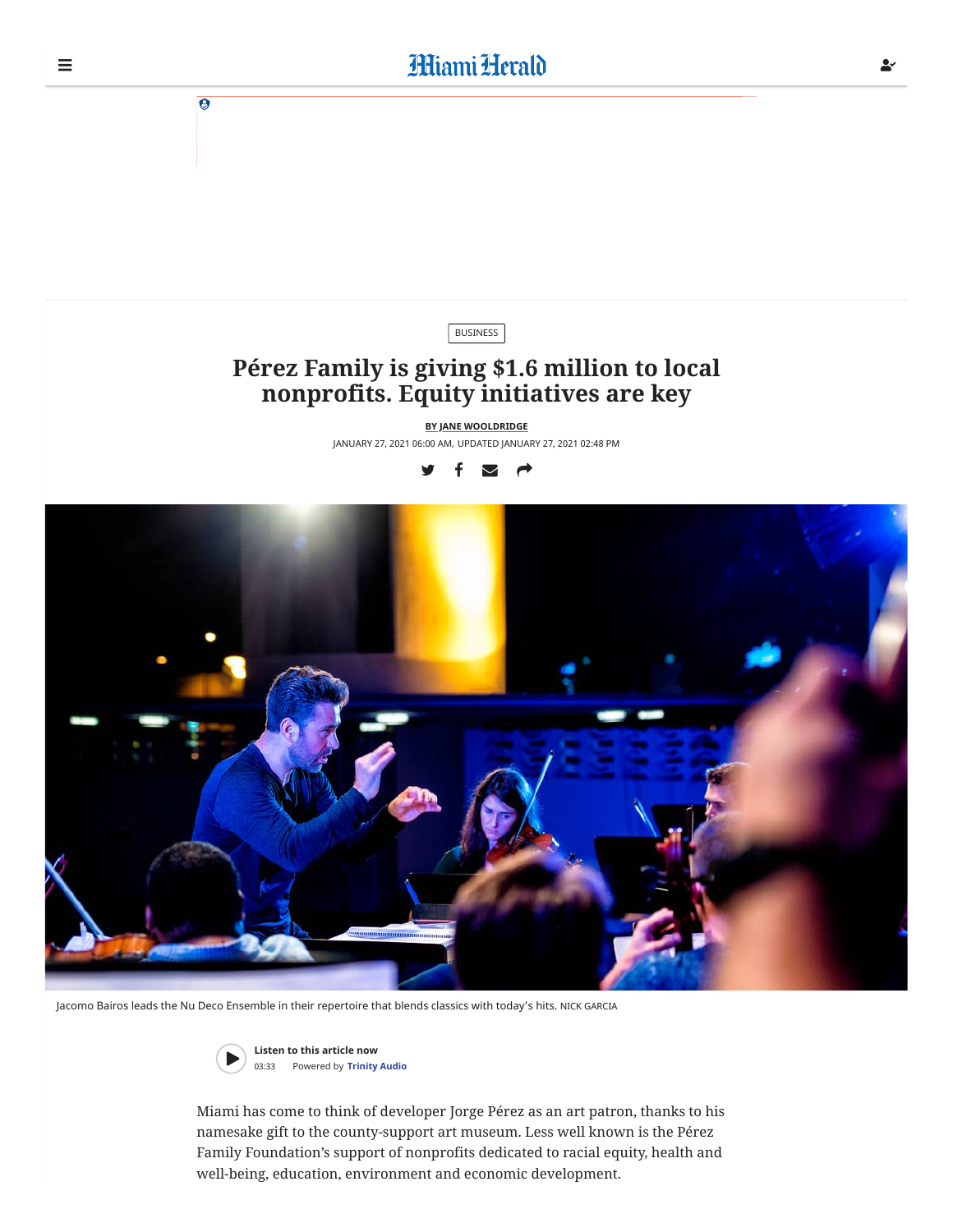The foundation recently announced 2021 grants totaling \$1.6 million to 15 South Florida-based nonprofits impacted by COVID-19.

This story is a subscriber exclusive

**TOP ARTICLES**

[Hurricane](https://www.miamiherald.com/news/weather/hurricane/article251810728.html?traffic_source=Connatix#intcid=connatix) season is here. Here's a forecast, what you should do and where to get answers

"Despite being among the hardest hit groups, local nonprofits have stepped up through every stage of this devastating crisis," said Pérez via a release. "These organizations are truly the backbone of our region and ensuring they have the vital support they need is our utmost priority. We look forward to working with each of these teams to help our community recover and thrive."

The grants go to:

▪ **Catalyst Miami Inc**: To support the RESET (Reviving & Evolving Small Enterprises Together) community economic development pilot designed to help low‐wealth communities recover from the pandemic-era recession.

▪ **Future Bound Miami**: To expand Future Bound Miami, a local Children's Saving Accounts program, through outreach to parents. The effort is organized by Catalyst.

▪ **Grameen America Inc.**: To expand the Miami branch of Grameen America, which provides low‐income women with micro‐loans, financial training and community support.

▪ **KIPP Miami**: To expand college preparatory programming at KIPP schools in Miami.

▪ **La Salle Educational Center**: To support educational and workforce development opportunities to low-income and agricultural families in the South Dade Community.

▪ **Miami Light Project Inc.**: To support expansion of its Artists‐in‐Residence Program.